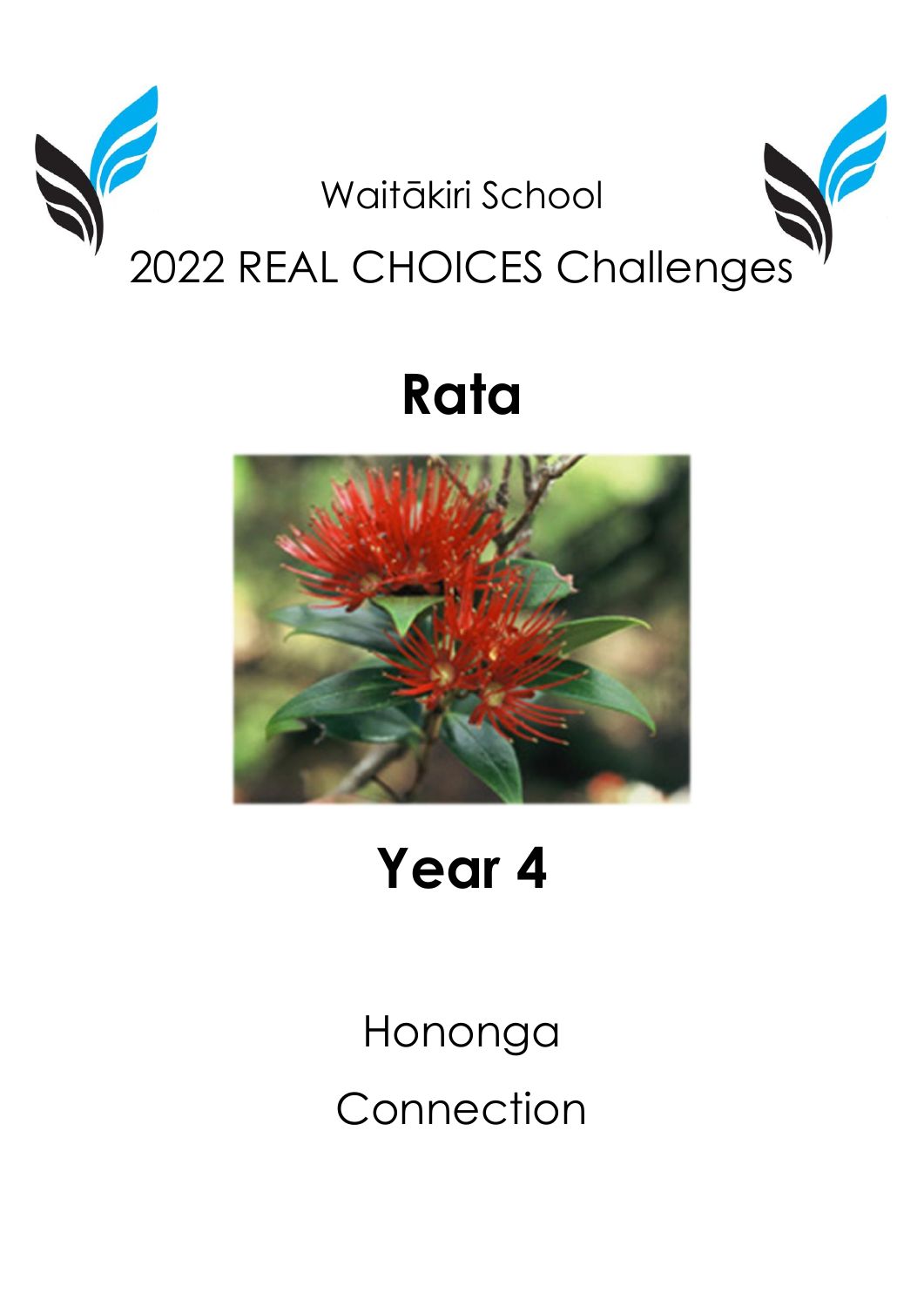|                 | Community Choose at least 1 challenge                                                                                                                                                  | ទី | aren | Teache |
|-----------------|----------------------------------------------------------------------------------------------------------------------------------------------------------------------------------------|----|------|--------|
| Co 1            | Give to people in need: Raise a minimum of \$20 to donate to a charity or an<br>equivalent collection for a community cause e.g. Chch City Mission, 20 hour<br>famine, SPCA, surf club |    |      |        |
| Co 2            | Give to family: Help out at home each week with some agreed household jobs<br>for a minimum of one month                                                                               |    |      |        |
| Co <sub>3</sub> | Give to your family: Prepare 2 meals for your family                                                                                                                                   |    |      |        |
| Co 4            | Join a Community Group (e.g. Cubs, Pippins, Brownies) & show how you have<br>contributed to the community in some way                                                                  |    |      |        |
| Co 5            | Give of your time: Visit an elderly person at least 4 times over 2 terms and help<br>them with some jobs or have fun playing board games or reading to them etc.                       |    |      |        |
| Co 6            | Participate in at least one Community Clean-Up per term                                                                                                                                |    |      |        |
| Co 7            | Design your own Community Challenge                                                                                                                                                    |    |      |        |

### Environment and Sustainability Choose at least 2 challenges

| <b>ES 1</b>     | Grow one type of vegetable in a pot or in the garden & show how you cared for<br>them & used them in a meal                                                                                                            |  |  |
|-----------------|------------------------------------------------------------------------------------------------------------------------------------------------------------------------------------------------------------------------|--|--|
| ES <sub>2</sub> | Participate in the Travis Wetlands or other local planting/restoration day with a<br>family member                                                                                                                     |  |  |
| ES <sub>3</sub> | Take responsibility for the recycling at home. Find out how the CCC want families<br>to sort their recycling and be responsible for getting the yellow bins out for<br>collection each fortnight for at least one term |  |  |
| ES <sub>4</sub> | Prepare your own NOOD food lunch for 2 weeks or 10 days over a term and keep<br>a record                                                                                                                               |  |  |
| ES <sub>5</sub> | Find out about a programme for saving an endangered species and present your<br>information                                                                                                                            |  |  |
| ES <sub>6</sub> | Be a kaitiaki (guardian) of our school, caring for an area of our environment at<br>school or in the community (e.g. weeding, picking up rubbish) at least 4 times                                                     |  |  |
| ES <sub>7</sub> | Design your own Environment and Sustainability Challenge                                                                                                                                                               |  |  |

#### Physical Activity & the Outdoors Choose at least 1 challenge

| PA <sub>1</sub> | Improve your fitness: over a 4 week period complete walking or running of a<br>distance of at least 10 km or cycle at least 40 km                 |  |  |
|-----------------|---------------------------------------------------------------------------------------------------------------------------------------------------|--|--|
| PA <sub>2</sub> | Improve your swimming: swim a total of 200m non-stop                                                                                              |  |  |
| PA <sub>3</sub> | Explore the outdoors: with a family member or family friend complete a<br>challenging walk e.g. Bridle Path, to Boulder Bay from Taylor's Mistake |  |  |
| PA <sub>4</sub> | Undertake and complete an endurance event e.g. City to Surf, duathlon,<br>Marafun, cycle race, XRACE (xrace.co.nz)                                |  |  |
| PA <sub>5</sub> | Attend practices & compete in a sport outside of school for an entire season<br>(incl. life-saving)                                               |  |  |
| PA <sub>6</sub> | Walk or run around Travis Wetlands twice over a 2 week period with a family<br>member                                                             |  |  |
| PA <sub>7</sub> | Design your own Physical Activity and the Outdoors Challenge                                                                                      |  |  |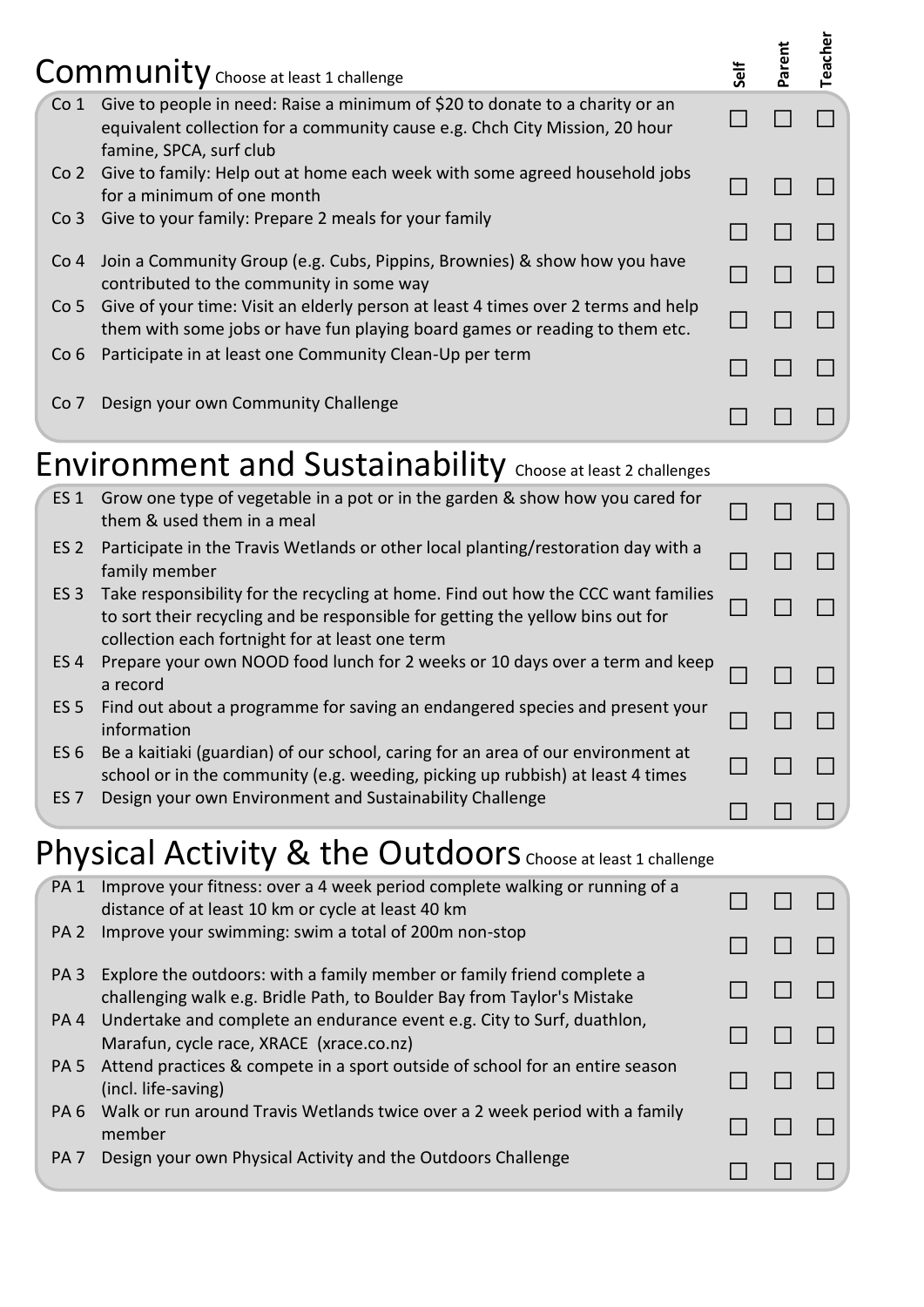|                 | Personal Inquiry Choose at least 1 challenge                                                                                          | Self | arent | <b>Teacher</b> |
|-----------------|---------------------------------------------------------------------------------------------------------------------------------------|------|-------|----------------|
| $PI_1$          | Be a reporter: Attend and report on an event in our community and present to<br>your home group                                       |      |       |                |
| PI <sub>2</sub> | Improve your maths skills-Complete the 'Figure It Out' Challenge Booklet at the<br>level your teacher recommends                      |      |       |                |
| PI <sub>3</sub> | Conduct a scientific investigation into one of the waterways in our area e.g.<br>Ōtākaro Awa (Avon River) or Travis Wetlands          |      |       |                |
| PI 4            | Be an investigator: Research a significant New Zealand event & share this with<br>your home group                                     |      |       |                |
| PI 5            | Improve your science skills- complete a science-based investigation and present<br>your findings (see your studio teachers for ideas) |      |       |                |
| PI 6            | Learn a new language, e.g. NZ Sign Language, Te Reo, French etc. (greetings and<br>key vocabulary)                                    |      |       |                |
| PI 7            | Participate (min. 2 terms) in a school club e.g. Chess, Crochet                                                                       |      |       |                |
| PI <sub>8</sub> | Design your own Personal Inquiry Challenge                                                                                            |      |       |                |

#### Creativity/The Arts Choose at least 1 challenge

| Cr <sub>1</sub> | Create an original artwork using more than one media e.g. paint & collage<br>around the theme of water (wai)                                           |  |  |
|-----------------|--------------------------------------------------------------------------------------------------------------------------------------------------------|--|--|
| Cr <sub>2</sub> | Learn a musical instrument, join a dance group or attend art or drama lessons<br>during the year                                                       |  |  |
| Cr <sub>3</sub> | Participate in a school music group for at least 2 terms, regularly attending all<br>rehearsals and performances                                       |  |  |
| Cr <sub>4</sub> | Write and present to your home group a speech on a topic that is of interest to<br>you                                                                 |  |  |
| Cr <sub>5</sub> | Make a short movie/puppet pal presentation or similar about what our REAL<br>value of Respect means to you and how this can relate to 'Bucket Filling' |  |  |
| Cr <sub>6</sub> | Choreograph a dance and perform it to your home base or studio                                                                                         |  |  |
| Cr <sub>7</sub> | Design your own Creativity Challenge                                                                                                                   |  |  |

#### Cultural Diversity Choose at least 1 challenge

| CD 1 Find out about food from another culture. Prepare some of this food to share<br>with your family. Share the recipe(s) and your experience with your home group<br>CD 2 Find out about a festival or special celebration from another culture and share<br>this information in an interesting way. Think about 'When?', 'Why?' and 'How?'<br>CD 3 Find out about a game or sport from another culture. Learn how to play and<br>teach it to your home group<br>CD 4 Creativity and the arts Find out about an aspect of the arts: Music, drama,<br>dance, visual art of another culture. Have a go yourself and share your<br>experience with your home group<br>Participate in a cultural group<br>CD <sub>5</sub><br>Design your own Cultural Diversity Challenge<br>CD 6 |  |  |  |
|---------------------------------------------------------------------------------------------------------------------------------------------------------------------------------------------------------------------------------------------------------------------------------------------------------------------------------------------------------------------------------------------------------------------------------------------------------------------------------------------------------------------------------------------------------------------------------------------------------------------------------------------------------------------------------------------------------------------------------------------------------------------------------|--|--|--|
|                                                                                                                                                                                                                                                                                                                                                                                                                                                                                                                                                                                                                                                                                                                                                                                 |  |  |  |
|                                                                                                                                                                                                                                                                                                                                                                                                                                                                                                                                                                                                                                                                                                                                                                                 |  |  |  |
|                                                                                                                                                                                                                                                                                                                                                                                                                                                                                                                                                                                                                                                                                                                                                                                 |  |  |  |
|                                                                                                                                                                                                                                                                                                                                                                                                                                                                                                                                                                                                                                                                                                                                                                                 |  |  |  |
|                                                                                                                                                                                                                                                                                                                                                                                                                                                                                                                                                                                                                                                                                                                                                                                 |  |  |  |
|                                                                                                                                                                                                                                                                                                                                                                                                                                                                                                                                                                                                                                                                                                                                                                                 |  |  |  |